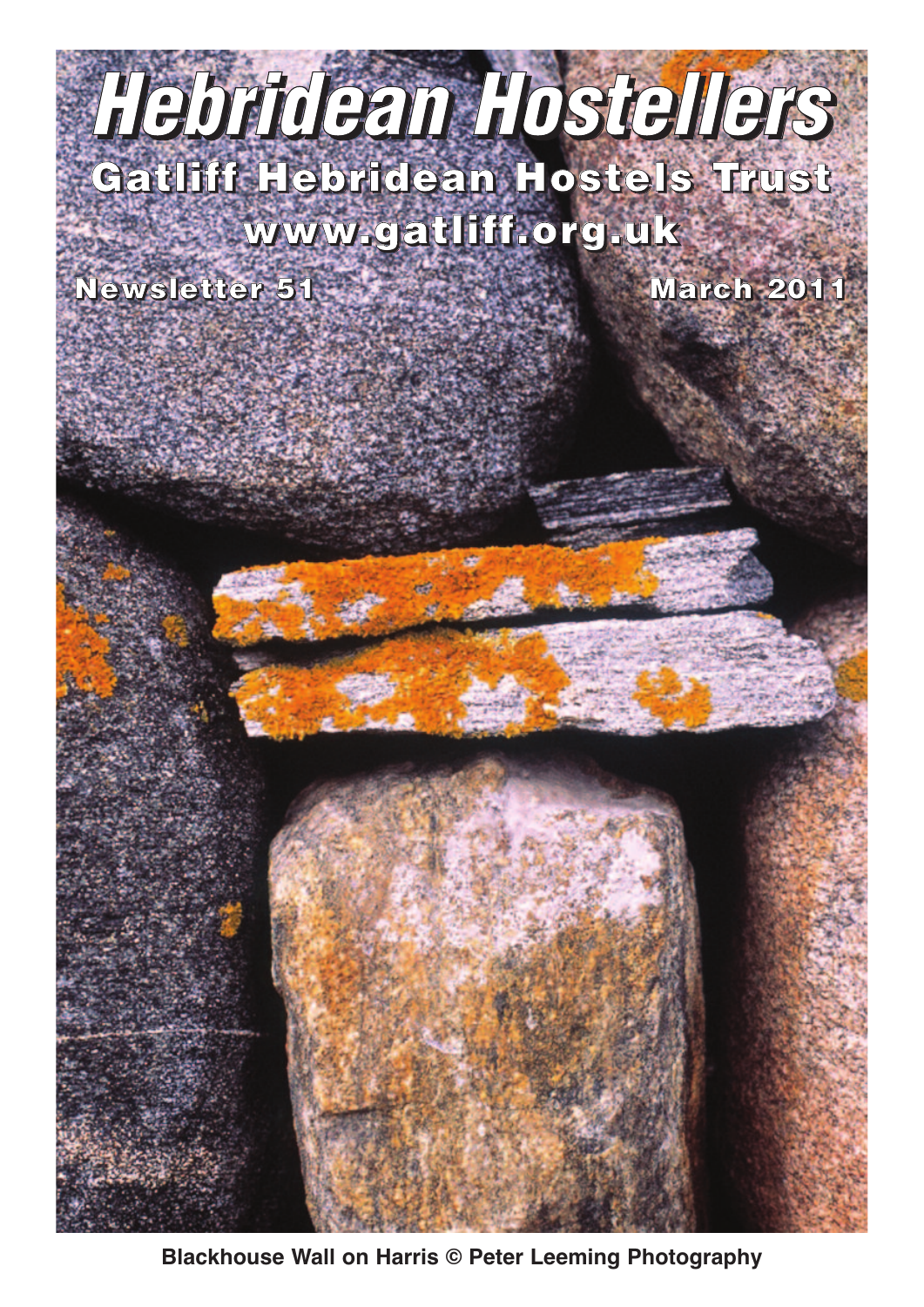## **Exploring and Discovering**

The programmes and publications of the **Islands Book Trust** have become almost legendary - for they enable people to visit parts of the Western Isles that are not normally accessible and to learn about happenings that deserve recording. An attractive way of accessing what is available is to browse the organisation's website www.theislandsbooktrust.com

The **March** events in the Outer Hebrides involve Alasdair MacEachen speaking about St Kilda, the Faeroes and Jan Mayen and Tristan ap Rheinallt on Alexander Carmichael and Gaelic Birdnames. In April, Alasdair will repeat his talk on the History of Wiay and be leading a walk on the island.

In June there will be a two-day session in Ness, at the north end of Lewis, which will feature talks and a trip to **North Rona** and **Sula Sgeir**. The former is the most remote UK island ever to have been settled and the latter is the preserve of the guga hunters.

Later in June and in July, John Love will be talking at different venues on **Lighthouses and Scottish Islands** before boat trips are made to Barra Head, the Monachs and to Usinish, South Uist. A talk at Orinsay and a boat trip to Steimreway, Eishken and Loch Shell, in the remote Pairc, are planned.

**August** events include a boat trip to Kinlochresort, while September offers a talk and trip to Ronay, North Uist, and a walk and talk at Abhainnsuidhe Castle. Survey the detailed lists on the website, noting the 'weather-permitting' proviso for boat trips and the Gaelic medium for some talks.

Islanders' contributions to pioneering in distant countries appear in *Return to Patagonia* by Greta MacKenzie (£14.99) and *Island Emigrants* (£9.99). A new publication, *Mhòr and More* (£11.99 plus p&p)*,* encourages visitors to the islands by featuring attractive walks in the Uists, some in the vicinity of the Howmore hostel.

Just as Neil Pinkett's *Walks from the Gatliff Hostel at Reinigeadal* (published by the GHHT and available at £3 post free from the Editor) gives hostel visitors specialist advice about what's on their doorstep, *Mhòr and More* will have the same impact on visitors to Howmore.

Beinn Mhòr - translated as the 'Big Mountain' - dominates South Uist with its 2034'. Its classification as a Graham and as a Marilyn is readily understood by those keen on climbing. Most members of the **GHHT** and the **IBT** are content to be wild about Britain, especially its remoter parts.

## **Rhenigidale Recalled**

For a series of descriptions about the settlements and features in and around Rhenigidale, the illustrated article by Sergio Burns for the current issue of *Scottish Islands Explorer* magazine provides interest. It includes a photograph of that unusual feature, the 'roller coastal' pulley system that enabled supplies to be lifted from vessels on Loch Seaforth to the hilltop on the far side of the village.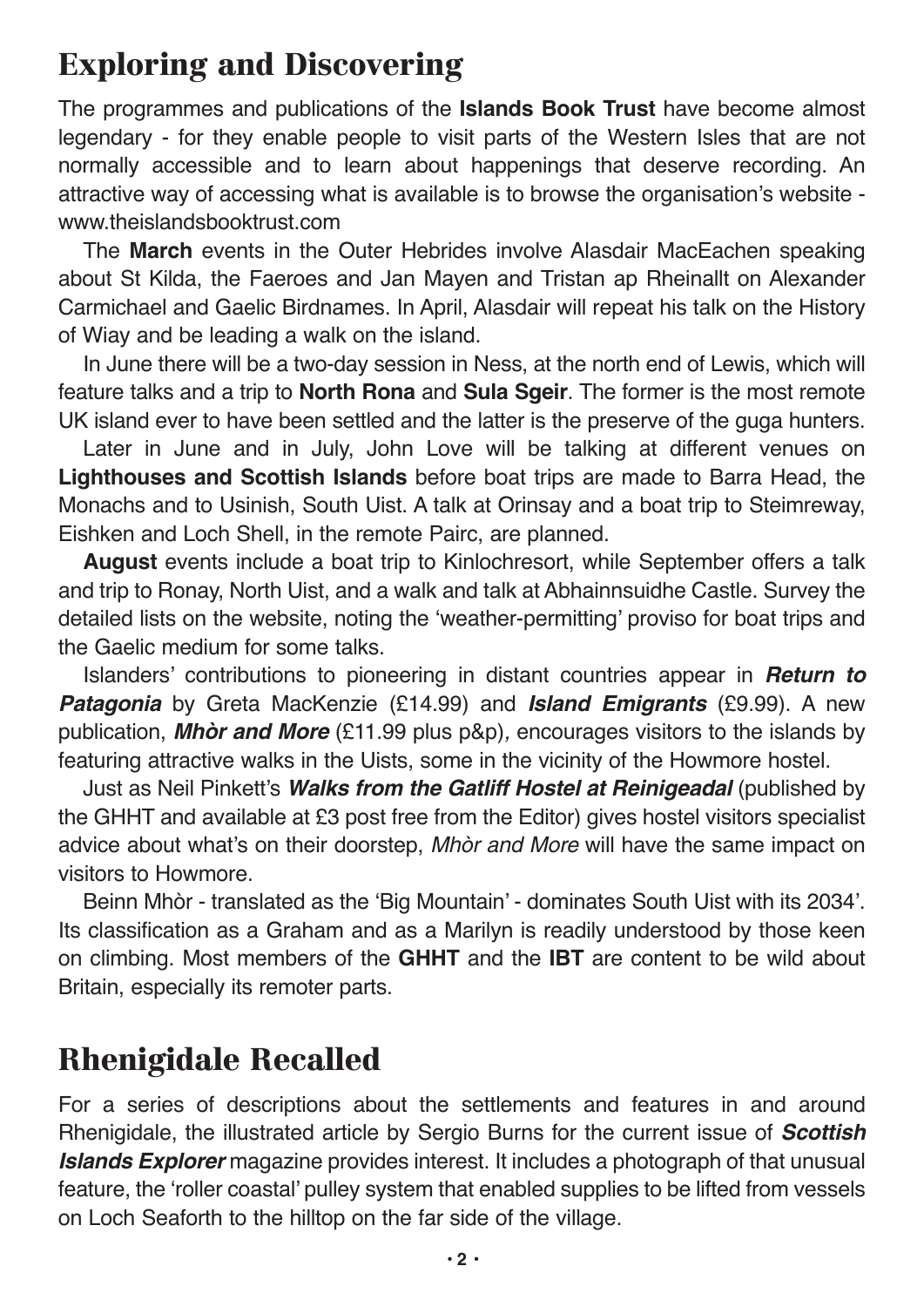## **On-going Renovations**

House maintenance is an area that needs constant **vigilance**, although the amount of wear and tear varies according to the number of residents involved. Hostel maintenance is an aspect of business that requires constant application because the patterns of use do not vary. People just come and go all the time.

The interior surfaces of hostels have to put up with the numerous actions of a mass of people. The exteriors of the Gatliff hostels have also to withstand the pressures of wind and rain, at speeds and quantities that are **excessive** by British standards.

Please consider how you can **support** and maintain the fabric of our hostels by offering time and skills. John Joyce, the Project Manager, plans and organises work to keep the hostels in a good state of repair. He can be contacted easily - his details are in the Addresses section - and looks forward to hearing from you.

## **Garenin's Prospective Opening**

In earlier times, in Las Vegas, there was a casino that proudly **proclaimed** its then novel 24-hour opening with an illuminated sign stating 'We Never Close'. Unfortunately for this organisation, the letter that failed to operate on one occasion was the 'C'. The truth about the certainty of its being financially successful was out!

The Gatliff Hostels made a similar claim about its all-year round, 24/7 opening policy until late last year when the failure of the heating system at Garenin led to that hostel's closure. The intention is for **re-opening** to take place at the beginning of April, if assurances are received. Watch for details appearing on the website.

## **Surging Numbers …. Virtually**

The number of visitors to the Gatliff **website** has increased somewhat dramatically this year. In the first two months of 2011 the average daily rate of visits was over 100. Out of 6132 visits, 4122 were by unique visitors.

This is, of course, the season of **planning holidays**, but it does suggest healthy numbers in the hostels during the forthcoming year. It also may justify our decision not to continue the publication of the flyer giving hostel details. The new technology has saved printing expenses and the consumption of paper.

|               | 2003 | 2004 | 2005 | 2006 | 2007 | 2008 | <i>2009</i> | 2010 |
|---------------|------|------|------|------|------|------|-------------|------|
| Berneray      | 2056 | 1896 | 2201 | 2311 | 2226 | 2147 | 2752        | 2562 |
| Garenin       | 1522 | 1631 | 1577 | 1620 | 1301 | 948  | 1598        | 1573 |
| Howmore       | 1627 | 1561 | 1552 | 1805 | 1727 | 1595 | 2022        | 1765 |
| Rhenigidale   | 892  | 956  | 1178 | 1010 | 1035 | 919  | 960         | 983  |
| <b>TOTALS</b> | 6097 | 6044 | 6508 | 6746 | 6289 | 5609 | 7332        | 6883 |

## **Hostel Overnight Figures**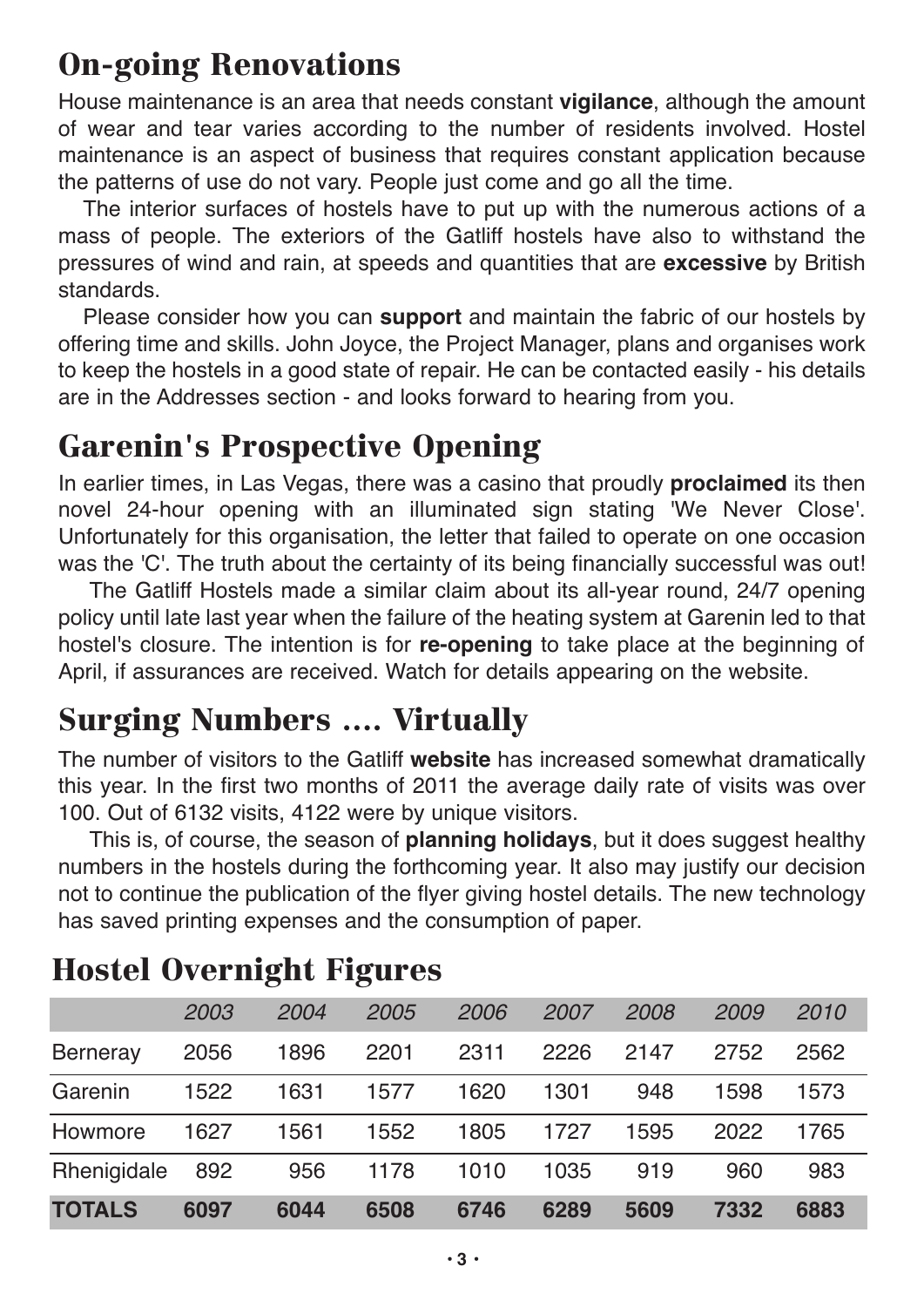## **50 Years On**

It was in December 1961 that the **Gatliff Trust** was founded in order to underpin and promote the outdoor and youth hostel causes supported by Herbert Gatliff. He had retired from the Civil Service in 1955 and was able to devote time and efforts to the projects that had absorbed him during his full and active life as a leading member of the youth hostels movement.

Herbert had been a **pioneering** spirit of the youth hostelling movement in England and Wales and had developed a particular affection for the small hostels. He felt that many individuals had been inspired by the remote places which they had visited thanks to youth hostels. He encouraged hostellers to record their experiences in logs, photographs, poetry and song.

One of his **delights** was to involve others, particularly young people, in looking beyond the horizons to which they were accustomed. He encouraged others to become inquisitive about specific topics, suggest subjects for research and to make small grants to allow them to travel to far away places in the British Isles to undertake the work.

For years he had wanted the SYHA to establish hostels in the Outer Hebrides so that young people could visit Britain's last wilderness. He used the Gatliff Trust to fund the setting up of the first hostel at Rhenigidale in 1962. Scarp followed in 1965 and then Howmore in 1966. These **simple hostels** became a magnet to travellers as they explored the moors, hills, machairs and beaches of the islands.

The **vision** of Herbert Gatliff and his Trust stretched from the attainable to the fanciful. A somewhat outlandish notion was to create a hostel beyond Tamanavay, so that there would be a shelter for those wanting to trek from the west coast of Lewis to Kinlochresort and have access to North Harris.

Some of Herbert's ideas remained dreams, but how much better that a man like Herbert Gatliff **dreamed the impossible**, rather than sat at home finding reasons why things couldn't or shouldn't be done!

The Gatliff Hebridean Hostels Trust owes everything to Herbert's **inspiration**. Though he died in 1977 his work lives on in both the Gatliff Trust and the Gatliff Hebridean Hostels Trust. The Gatliff Trust still makes modest but meaningful grant funds to small youth hostels and encourages young people, of limited means, to get to know and love the British countryside.

If you would like to find out more about the Gatliff Trust, or **get involved** with its work or that of the Gatliff Hebridean Hostels Trust, please turn to the Address section and contact Peter Clarke.

#### **Recommend Membership**

The GHHT depends on people participating at all levels, including the taking out of membership. There are effective ways of **recruiting** members, but none is more successful than recommendation. A form accompanies this newsletter and your willingness to pass it on to an interested party would be much appreciated. This is a charity which strives to help others enjoy appealing areas.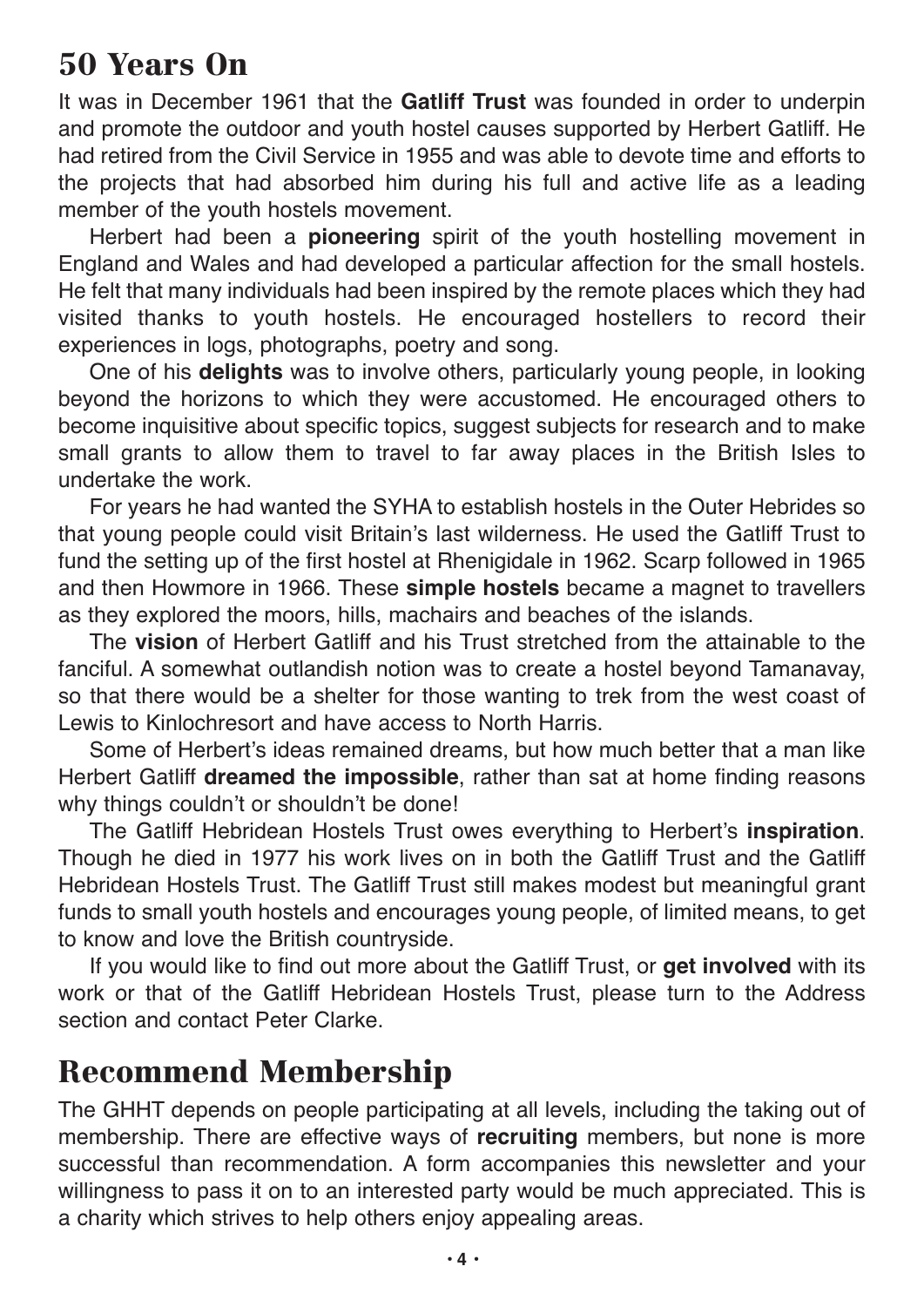## **The GAMA Award**

It is mentioned elsewhere in this newsletter that Herbert Gatliff encouraged young people to journey to distant parts of the country to discover and write about matters of interest. There has been a **revival** of this tendency with the Gatliff Trust and the Islands Book Trust promoting and financially underwriting the so-called GAMA Award.

Students, present and past, of British universitites and colleges have been invited to apply for **bursaries** to fund research into and publication about aspects of life, past and present, in the Western Isles. In 2009 Laura Hellyer produced *Paper Cairns* – a poetic biography and a series of essays on Angus Macleod, whose archive has been established at Kershader on Lewis.

The 2010 winner was an American, Robert Lenfert, reading for a Ph.D in Archaeology at the University of Nottingham. His book, *The Island Dwellings of North Uist,* was published by the IBT and will be launched at Lochmaddy on North Uist on Saturday 19 March. It is available directly through the website www.theislandsbooktrust.com or by phoning 01851 880737.

Waterfront dwellings have long been in demand and it is not surprising that the word 'river' is associated with the concept of 'rival' – at least in, as they say, real estate terms. From the early Neolithic times of 3500BC until the 17th Century, humans have lived on **small islets on freshwater lochs** of the western seaboard of western Scotland and Ireland.

As there is more freshwater to be



found on North Uist than in any comparable area of Britain, then this was a centre for such developments. The **crannogs** or **island duns** have been written about previously, but this book presents a detailed and readable description of the challenges such properties presented to constructors as well as to would-be destructors.

Recruitment for the **2011 GAMA Award** is underway. The sums involved are £1000 for the work; £300 for travel expenses; accommodation at the Gatliff and Ravenspoint Hostels will be met for up to 28 days and nights; costs met for a booklet to be printed, published and promoted. Go to www.gama.gatliff.co.uk join in or tell others about this opportunity.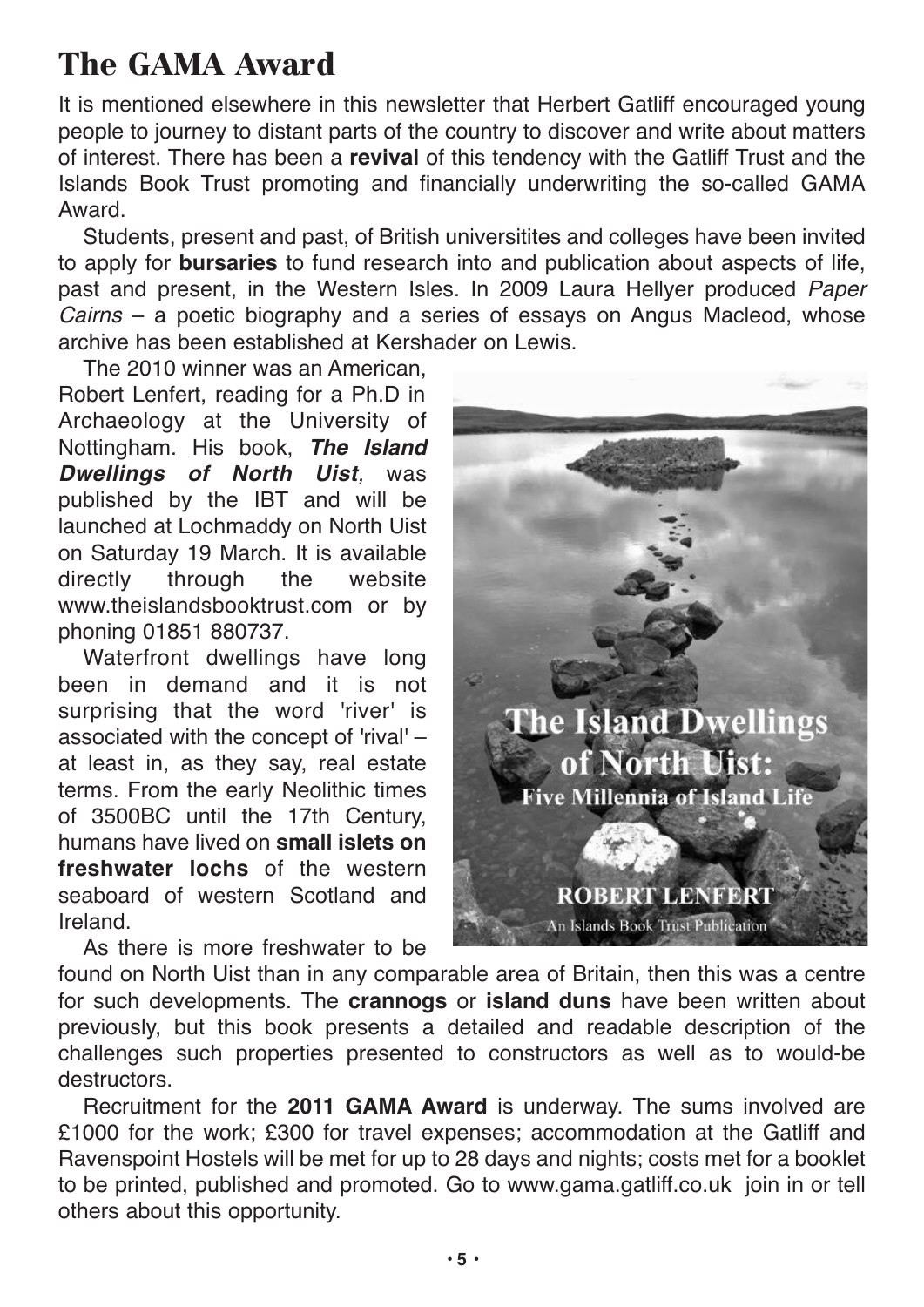## **Getting There, Around and Back**

'Time spent on **reconnaissance** is never wasted' certainly applies to travelling to and from the Gatliff hostels. They may be in remote places, but in relation to public transport routes they are not isolated. Bus services are to be found on the doorsteps of Berneray, Garenin and Rhenigidale and just down the road from Howmore. Frequency is, of course, another matter.

The timetables for island bus services are to be found on the Links from www.gatliff.org.uk It's necessary to differentiate between the weekday and Saturday services as well as school terms and holidays (Sch and NSch). A key letter

is the 'r' for request. **Timekeeping** tends to be good because of the low density of traffic.

Garenin - a turning-point of destination rather than a stop of transition - is there on the W2 route - the West Side Circular. The clockwise journey from Stornoway takes in Callanish on the way there and so a bus journey from Garenin to the Stones would involve 'rocking around the clock' so to speak. Plan ahead, with the **timetable** to hand.



*Barra's Traigh Mhòr is reputed to be the only beach runway in the world to handle scheduled airline services. Photo: James Hendrie.*

Now a **telephone** in hand is necessary for the W11 that runs from Tarbert to Rhenigidale on Monday to Fridays. All journeys our described as a 'bookable request' and the key times are by 20.00 for the following morning services and by 14.00 for the afternoon ones. The phone numbers are there on the appropriate page of the timetable as are the connections with the Stornoway buses.

A key spinal route is the W17 and these buses have Berneray YH displayed on their indicator boards as they head north and Eriskay Slipway as they journey south, linking many places, including Benbecula Airport and Howmore. They enable passengers on the ferries from Harris and Barra to make **significant connections**.

Now that it is possible to journey from hostel to hostel with comparative ease and reasonable expense, it is well worth acquiring or **accessing** the timetables of Caledonian MacBrayne; Flybe and Eastern Airways. The immediate entry points for our hostels are at Stornoway, Tarbert, Lochmaddy, Benbecula and Lochboisdale.

Barra is an indirect, though idyllic, entry or departure port by either ship or aircraft for our hostels. The journeys on the ferry to and from Eriskay are, however, short and attractive. The connecting Sound of Harris ferry service sails past the Berneray hostel and acts as a reminder of how well served the islands are now, compared with the tortuous demands on island **travellers** within living memory.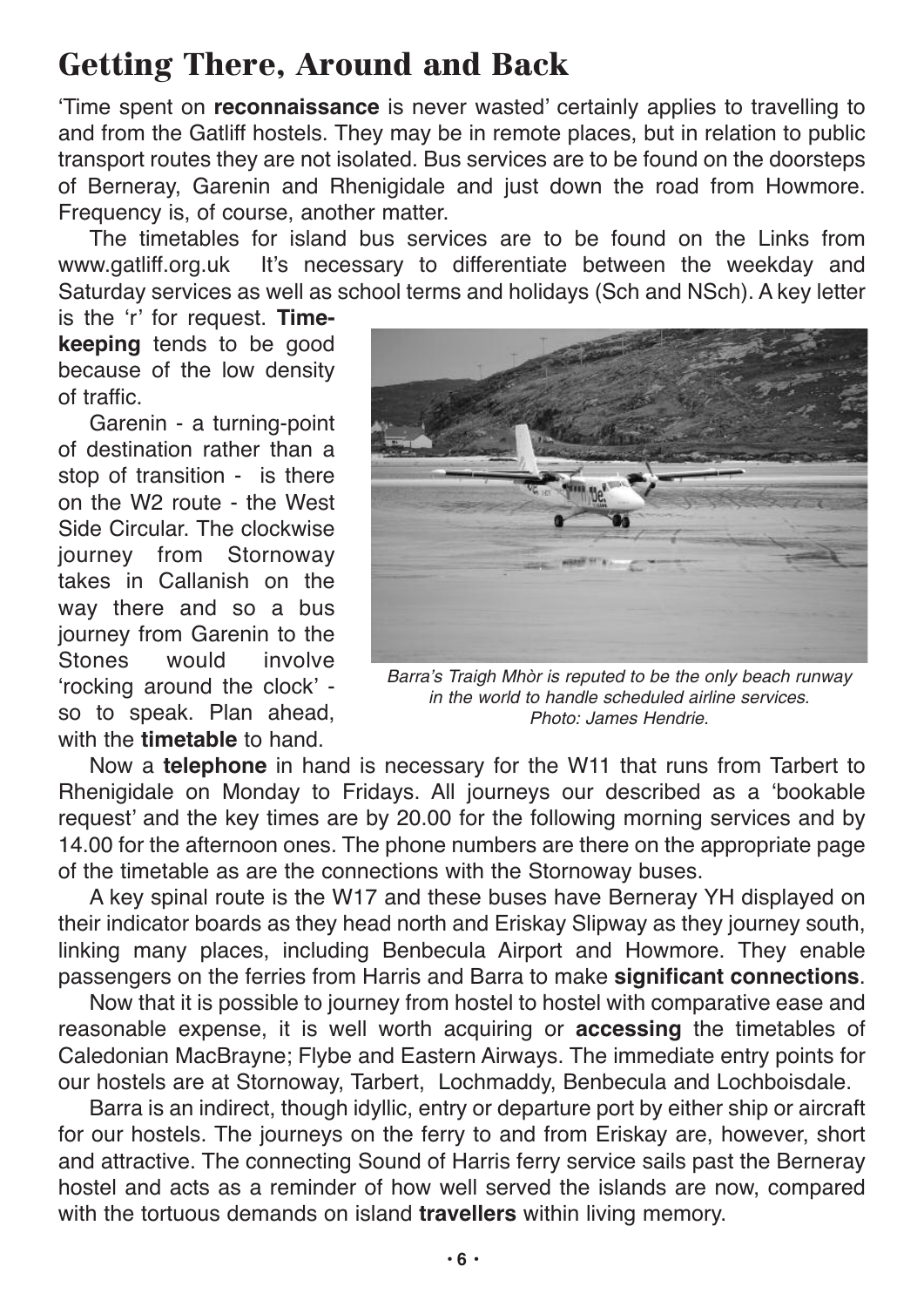#### **From the** *Hebridean Hostellers* **Issue of Five Years Ago …..**

'**Matthew Parris**, who writes the *Another Voice* column in *The Spectator,* described at length his mid-November visit to the Western Isles, in general, and to Berneray, in particular - The bus met an efficient little ferry, which took us over the water to the small island of Berneray and a three mile walk to a thatched crofter's hut converted for hikers to stay, unwardened but cosy within its impossibly thick stone walls, everything laid out to be paid for as used, reliant on honour.' (Editor: John Humphries) *[Mentioned in dispatches]*

#### **and of Ten Years Ago …..**

'Peter Clarke reported that following the termination of the **Brevig** project (on Barra) all refunds and interest due had now been paid back to the donors. Several donors had kindly returned their cheques, amounting to £2891, for which we are very grateful.' (Editor: Lawrence Washington) *[The generosity of Gatliff supporters]*

#### **and Fifteen ….**

'All mattresses and pillows are new in the **Garenin** hostel as are the chairs around the stove. Pots and pans, glassware and utensils are also new. The new stove was fitted in December which seemed an easy task until I realised that the stove would only fit through the entrance of the hostel if I removed the doors!' (Editor: Jim McFarlane) *[Nothing is straightforward when it comes to updating hostels]*

#### **and Twenty ….**

'The Executive Committee, meeting in Stirling, agreed that we should make **Howmore** our next major project after the dust has settled at Garenin and Rhenigidale.' (Editor: Richard Genner) *[The renovation cycle of the early '90s]*

#### **and now Twenty-five**

'The road has not reached **Rhenigidale** and looks unlikely to reach it in the near future. It is about half way there. The money has run out and the prospect of further funding looks bleak. The place remains in much the same state as before but Frank Martin will be visiting Rhenigidale as a matter of priority to see if a work party can be organised to take action.' (Editor: Peter Clarke) *[Future funding fears]*